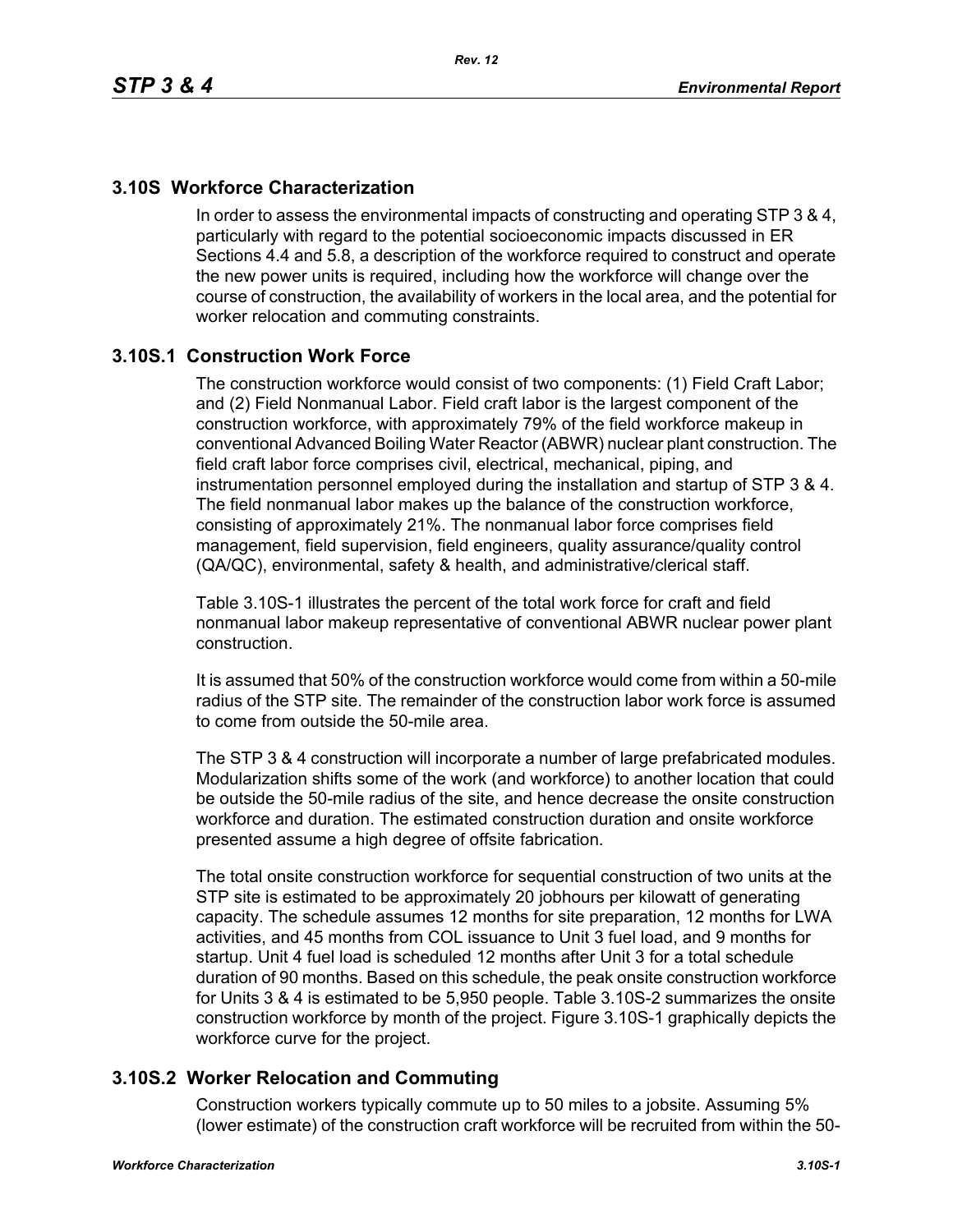mile radius, approximately 340 local craft people could be employed in Unit 3 & 4 construction. It is assumed that the balance of the construction workforce will come from outside the 50-mile radius. For the analysis of construction impacts in Chapter 4, it is assumed that the nonmanual labor workforce will relocate to the area from outside the 50-mile radius. Seventy to eighty percent of the construction workforce will be employed for more than four years. Most of the craft labor from outside the 50-mile radius will seek temporary housing, and most of the nonmanual staff will relocate to the area and seek permanent housing. Construction employees typically locate to within 50 miles of the construction area.

#### **3.10S.3 Operation Work Force**

A study commissioned by DOE (Reference 3.10S-1) estimated the additional operations work force for a new ABWR unit constructed at an existing site. Applying the DOE study analysis to the operation of STP 3 & 4, it is estimated that the additional onsite operations workforce would be approximately 405 people per unit, with an additional nonoperational offsite support staff of 39 people per unit. The total required additional operations personnel for STP 3 & 4 (both units) would be 810 onsite and 78 offsite support staff, for a total of 888 people. Figure 3.10S-2 graphically depicts the operations workforce for Units 3 & 4, while Table 3.10S-3 and Figure 3.10S-3 depict the total STP site employment, including construction, operations, and outage workers for all four units. The operations staff for each unit would be put in place approximately two years before fuel load of the unit, to allow time for simulator training and startup testing. It is assumed the operations workforce would be recruited from outside the 50 mile radius.

#### **3.10S.4 References**

3.10S-1 "Study of Construction Technologies and Schedules, O&M Staffing and Cost, Decommissioning Costs and Funding Requirements for Advanced Reactor Designs," U.S., Department of Energy, Volume 1. Prepared under Cooperative Agreement DE-FC07-03ID14492, Prepared by Dominion Energy, Inc., Bechtel Power Corporation, TLG, Inc., and MPR Associates, May 27, 2004.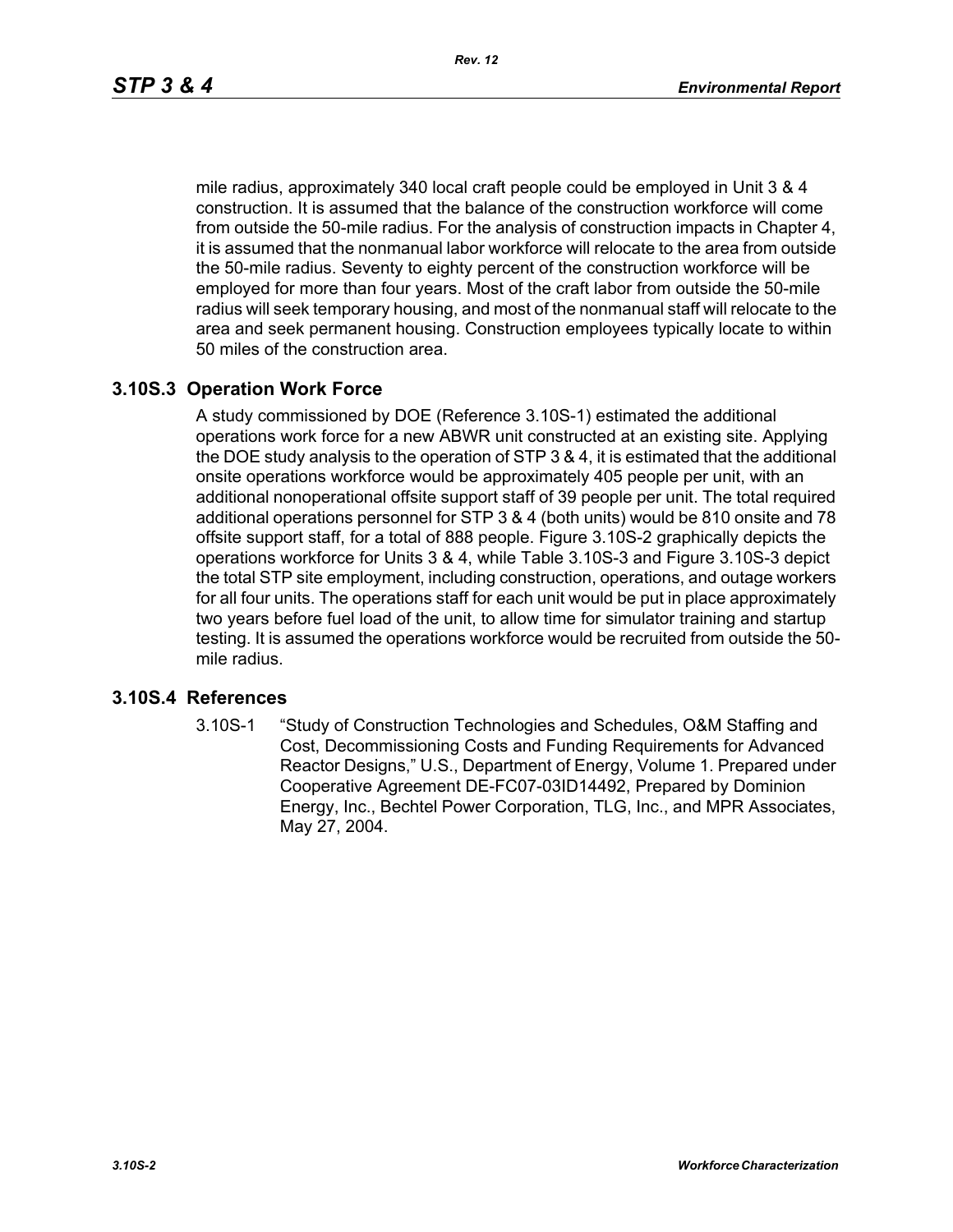| Labor                       | <b>Installation Items - Responsibility</b>                                                 | <b>Percent of Total</b><br><b>Work Force for</b><br><b>ABWR</b><br><b>Construction</b> |
|-----------------------------|--------------------------------------------------------------------------------------------|----------------------------------------------------------------------------------------|
|                             |                                                                                            |                                                                                        |
| <b>Mechanical Equipment</b> | NSSS, Turbine Generator, Condenser,<br>Process Equipment, HVAC                             | 3%                                                                                     |
| Electrical                  | Equipment, Cable, Cable Tray, Conduit,<br>Wire, Connections                                | 12%                                                                                    |
| Concrete                    | Concrete and Reinforcing Steel                                                             | 13%                                                                                    |
| Structural steel            | Structural and Miscellaneous Steel                                                         | 3%                                                                                     |
| Other civil                 | Piling, Architectural Items, Painting,<br>Yard Pipe                                        | $4\%$                                                                                  |
| Piping/instrumentation      | Pipe, tubing, valves, hangers/ supports                                                    | 14%                                                                                    |
| Site support                | Scaffolding, equipment operation,<br>transport, cleaning, maintenance, etc.                | 15%                                                                                    |
| Specialty labor             | Fireproofing, insulation, rigging, etc.                                                    | 15%                                                                                    |
| Nonmanual labor             | Management, supervision, field<br>engineering, QA/QC, safety and health,<br>administration | 21%                                                                                    |

| Table 3.10S-1 Percent Construction Labor Force by Skill Set |  |  |  |  |
|-------------------------------------------------------------|--|--|--|--|
|                                                             |  |  |  |  |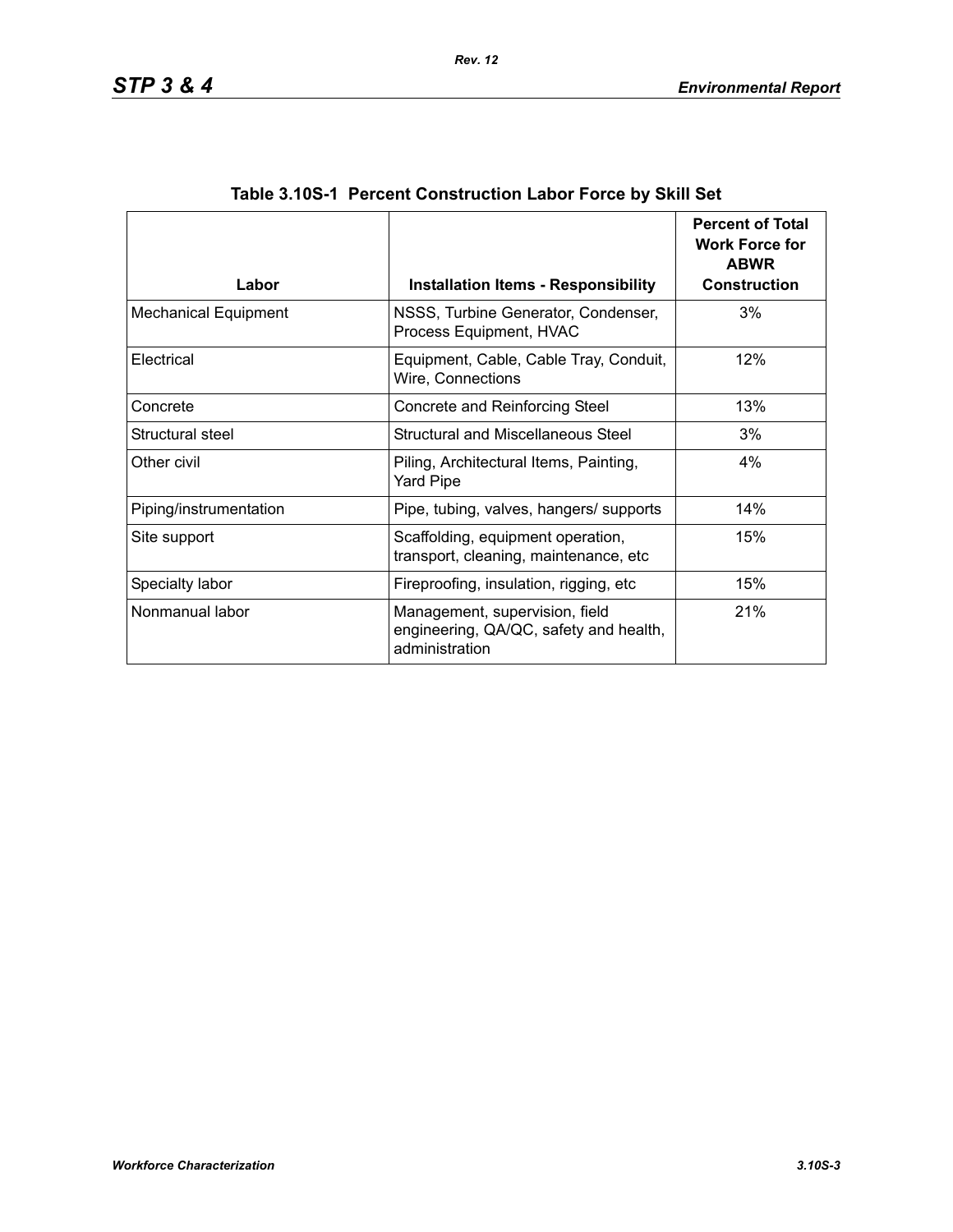| <b>ABWR UNITS</b> |                              |                         |                              |              |                              |              |                              |  |  |
|-------------------|------------------------------|-------------------------|------------------------------|--------------|------------------------------|--------------|------------------------------|--|--|
| <b>Month</b>      | Workforce<br><b>Strength</b> | <b>Month</b>            | Workforce<br><b>Strength</b> | <b>Month</b> | Workforce<br><b>Strength</b> | <b>Month</b> | Workforce<br><b>Strength</b> |  |  |
| $-24[1]$          | 100                          | 3                       | 2800                         | 29           | 5950                         | 55           | 3000                         |  |  |
| $-23$             | 200                          | $\overline{\mathbf{4}}$ | 2950                         | 30           | 5950                         | 56           | 2800                         |  |  |
| $-22$             | 300                          | 5                       | 3100                         | 31           | 5950                         | 57           | 2600                         |  |  |
| $-21$             | 400                          | 6                       | 3250                         | 32           | 5950                         | 58 [6]       | 2400                         |  |  |
| $-20$             | 500                          | $\overline{7}$          | 3400                         | 33           | 5950                         | 59           | 2200                         |  |  |
| $-19$             | 600                          | 8                       | 3550                         | 34           | 5950                         | 60           | 2000                         |  |  |
| $-18$             | 700                          | 9                       | 3700                         | 35           | 5950                         | 61           | 1800                         |  |  |
| $-17$             | 800                          | 10                      | 3830                         | 36           | 5850                         | 62           | 1600                         |  |  |
| $-16$             | 900                          | 11                      | 3960                         | 37           | 5750                         | 63           | 1400                         |  |  |
| $-15$             | 1000                         | 12[4]                   | 4090                         | 38           | 5650                         | 64           | 1200                         |  |  |
| $-14$             | 1100                         | 13                      | 4220                         | 39           | 5450                         | 65           | 1100                         |  |  |
| $-13$             | 1200                         | 14                      | 4350                         | 40           | 5250                         | 66           | 525                          |  |  |
| $-12$ [2]         | 1300                         | 15                      | 4480                         | 41           | 5050                         | 67           | $\pmb{0}$                    |  |  |
| $-11$             | 1400                         | 16                      | 4610                         | 42           | 4850                         |              |                              |  |  |
| $-10$             | 1500                         | 17                      | 4740                         | 43           | 4650                         |              |                              |  |  |
| -9                | 1600                         | 18                      | 4870                         | 44           | 4450                         |              |                              |  |  |
| $-8$              | 1700                         | 19                      | 5000                         | 45 [5]       | 4250                         |              |                              |  |  |
| $-7$              | 1800                         | 20                      | 5130                         | 46           | 4050                         |              |                              |  |  |
| $-6$              | 1900                         | 21                      | 5260                         | 47           | 3900                         |              |                              |  |  |
| $-5$              | 2000                         | 22                      | 5390                         | 48           | 3800                         |              |                              |  |  |
| $-4$              | 2100                         | 23                      | 5520                         | 49           | 3700                         |              |                              |  |  |
| $-3$              | 2200                         | 24                      | 5650                         | 50           | 3600                         |              |                              |  |  |
| $-2$              | 2300                         | 25                      | 5800                         | 51           | 3500                         |              |                              |  |  |
| $-1$              | 2400                         | 26                      | 5950                         | 52           | 3400                         |              |                              |  |  |
| 1[3]              | 2500                         | 27                      | 5950                         | 53           | 3300                         |              |                              |  |  |
| $\overline{2}$    | 2650                         | 28                      | 5950                         | 54           | 3200                         |              |                              |  |  |

#### **Table 3.10S-2 Estimated Construction Work Force and Construction Duration for Two ABWR Units**

[1] Site preparation activities begin

[2] LWA activities begin

[3] COL Issued, Unit 3 construction initiates

[4] Unit 4 construction initiates

[5] Unit 3 fuel load

[6] Unit 4 fuel load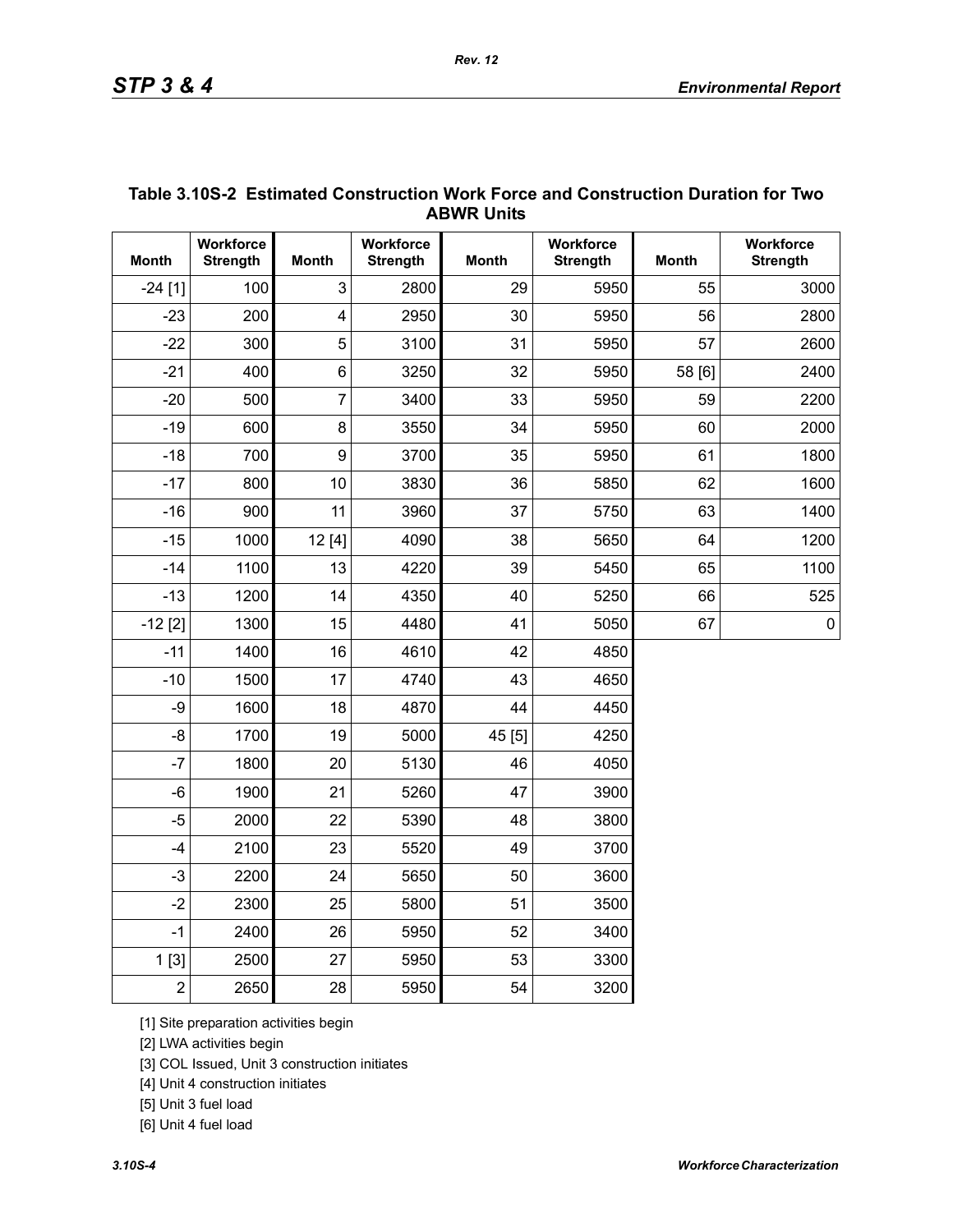|       |                                             |              | $\frac{1}{2}$ or $\frac{1}{2}$ , and to months beyond |                                          |                                               |                                  |                           |
|-------|---------------------------------------------|--------------|-------------------------------------------------------|------------------------------------------|-----------------------------------------------|----------------------------------|---------------------------|
|       | Event <sup>1</sup>                          | <b>Month</b> | <b>Unit 1/2</b><br>Staffing <sup>2</sup>              | <b>Unit 3/4</b><br>Staffing <sup>3</sup> | <b>Construction</b><br>Workforce <sup>4</sup> | Outage<br>Workforce <sup>5</sup> | <b>TOTAL</b><br>Workforce |
| $-24$ | <b>Site</b><br>Preparation<br><b>Starts</b> | $-24$        | 1350                                                  | 99                                       | 100                                           |                                  | 1549                      |
|       |                                             | $-23$        | 1353                                                  | 107                                      | 200                                           |                                  | 1660                      |
|       |                                             | $-22$        | 1356                                                  | 116                                      | 300                                           |                                  | 1772                      |
|       |                                             | $-21$        | 1359                                                  | 124                                      | 400                                           |                                  | 1883                      |
|       |                                             | $-20$        | 1362                                                  | 133                                      | 500                                           | 45                               | 2040                      |
|       |                                             | $-19$        | 1364                                                  | 142                                      | 600                                           | 310                              | 2416                      |
| $-18$ |                                             | $-18$        | 1367                                                  | 150                                      | 700                                           | 1080                             | 3297                      |
|       | <b>1RE15</b>                                | $-17$        | 1367                                                  | 159                                      | 800                                           | 1350                             | 3676                      |
|       |                                             | $-16$        | 1368                                                  | 167                                      | 900                                           | 60                               | 2495                      |
|       |                                             | $-15$        | 1368                                                  | 176                                      | 1000                                          |                                  | 2544                      |
|       |                                             | $-14$        | 1368                                                  | 184                                      | 1100                                          | 45                               | 2698                      |
|       |                                             | $-13$        | 1369                                                  | 193                                      | 1200                                          | 310                              | 3072                      |
| $-12$ |                                             | $-12$        | 1369                                                  | 202                                      | 1300                                          | 1080                             | 3951                      |
|       | <b>2RE14</b>                                | $-11$        | 1369                                                  | 212                                      | 1400                                          | 1350                             | 4331                      |
|       |                                             | $-10$        | 1370                                                  | 221                                      | 1500                                          | 60                               | 3151                      |
|       |                                             | -9           | 1370                                                  | 230                                      | 1600                                          |                                  | 3200                      |
|       | $[2]$                                       | -8           | 1370                                                  | 240                                      | 1700                                          |                                  | 3310                      |
|       |                                             | $-7$         | 1371                                                  | 249                                      | 1800                                          |                                  | 3420                      |
| $-6$  |                                             | $-6$         | 1371                                                  | 258                                      | 1900                                          |                                  | 3529                      |
|       |                                             | $-5$         | 1368                                                  | 268                                      | 2000                                          |                                  | 3636                      |
|       |                                             | $-4$         | 1365                                                  | 277                                      | 2100                                          |                                  | 3742                      |
|       |                                             | $-3$         | 1362                                                  | 286                                      | 2200                                          |                                  | 3848                      |
|       |                                             | $-2$         | 1358                                                  | 296                                      | 2300                                          | 35                               | 3989                      |
|       |                                             | $-1$         | 1355                                                  | 305                                      | 2400                                          | 170                              | 4230                      |

### **Table 3.10S-3 Total STP Workforce During Construction Period for Units 3 & 4, and 18 Months Beyond**

*Rev. 12*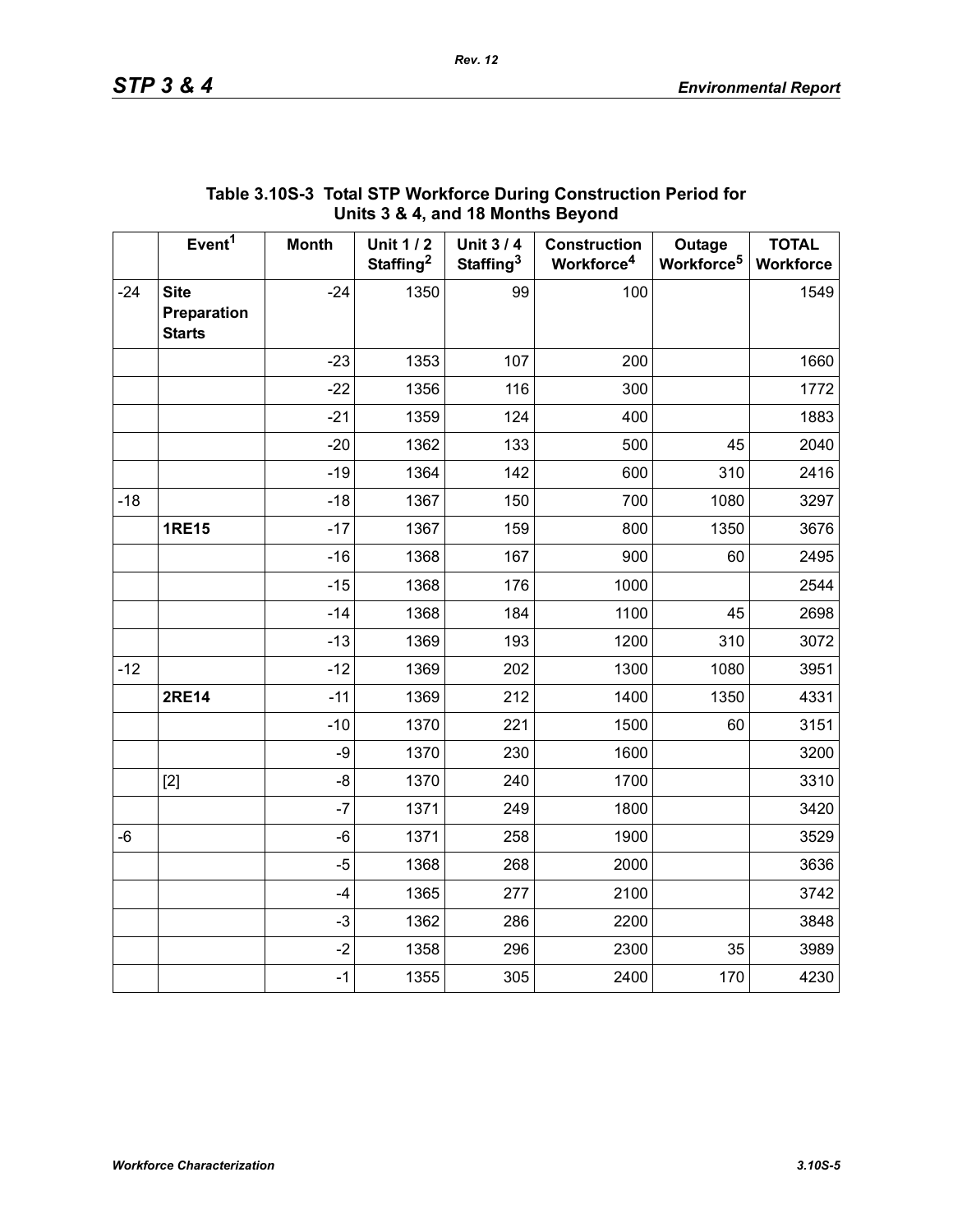|            | Event <sup>1</sup>                                | <b>Month</b>            | <b>Unit 1/2</b><br>Staffing <sup>2</sup> | Unit 3 / 4<br>Staffing <sup>3</sup> | <b>Construction</b><br>Workforce <sup>4</sup> | Outage<br>Workforce <sup>5</sup> | <b>TOTAL</b><br>Workforce |
|------------|---------------------------------------------------|-------------------------|------------------------------------------|-------------------------------------|-----------------------------------------------|----------------------------------|---------------------------|
| <b>COL</b> | COL<br><b>Issued/Start</b><br><b>Construction</b> | 1                       | 1352                                     | 314                                 | 2500                                          | 850                              | 5016                      |
|            | <b>1RE16</b>                                      | $\overline{2}$          | 1349                                     | 322                                 | 2650                                          | 1100                             | 5421                      |
|            |                                                   | $\mathbf 3$             | 1346                                     | 331                                 | 2800                                          | 60                               | 4536                      |
|            |                                                   | $\overline{\mathbf{4}}$ | 1343                                     | 339                                 | 2950                                          |                                  | 4632                      |
|            |                                                   | $\sqrt{5}$              | 1339                                     | 348                                 | 3100                                          | 35                               | 4822                      |
| $\,6\,$    |                                                   | $\,6$                   | 1336                                     | 356                                 | 3250                                          | 170                              | 5112                      |
|            |                                                   | $\overline{7}$          | 1333                                     | 365                                 | 3400                                          | 850                              | 5948                      |
|            | <b>2RE15</b>                                      | $\bf 8$                 | 1328                                     | 373                                 | 3550                                          | 1100                             | 6351                      |
|            |                                                   | $\boldsymbol{9}$        | 1324                                     | 382                                 | 3700                                          | 60                               | 5465                      |
|            |                                                   | 10                      | 1319                                     | 390                                 | 3830                                          |                                  | 5539                      |
|            |                                                   | 11                      | 1315                                     | 399                                 | 3960                                          |                                  | 5673                      |
| 12         |                                                   | 12                      | 1310                                     | 407                                 | 4090                                          |                                  | 5807                      |
|            |                                                   | 13                      | 1306                                     | 431                                 | 4220                                          |                                  | 5957                      |
|            |                                                   | 14                      | 1301                                     | 455                                 | 4350                                          |                                  | 6106                      |
|            |                                                   | 15                      | 1296                                     | 479                                 | 4480                                          |                                  | 6256                      |
|            |                                                   | 16                      | 1292                                     | 503                                 | 4610                                          |                                  | 6405                      |
|            |                                                   | 17                      | 1287                                     | 527                                 | 4740                                          | 35                               | 6590                      |
| 18         |                                                   | 18                      | 1283                                     | 552                                 | 4870                                          | 170                              | 6874                      |
|            |                                                   | 19                      | 1278                                     | 576                                 | 5000                                          | 850                              | 7704                      |
|            | <b>1RE17</b>                                      | 20                      | 1272                                     | 600                                 | 5130                                          | 1100                             | 8102                      |
|            |                                                   | 21                      | 1267                                     | 624                                 | 5260                                          | 60                               | 7210                      |
|            |                                                   | 22                      | 1261                                     | 648                                 | 5390                                          |                                  | 7299                      |
|            |                                                   | 23                      | 1255                                     | 672                                 | 5520                                          | 35                               | 7482                      |
| 24         |                                                   | 24                      | 1250                                     | 696                                 | 5650                                          | 170                              | 7766                      |
|            |                                                   | 25                      | 1244                                     | 715                                 | 5800                                          | 850                              | 8609                      |
|            | <b>2RE16</b>                                      | 26                      | 1238                                     | 733                                 | 5950                                          | 1100                             | 9021                      |
|            |                                                   | 27                      | 1233                                     | 752                                 | 5950                                          | 60                               | 7994                      |
|            |                                                   | 28                      | 1227                                     | 770                                 | 5950                                          |                                  | 7947                      |
|            |                                                   | 29                      | 1221                                     | 789                                 | 5950                                          |                                  | 7960                      |

#### **Table 3.10S-3 Total STP Workforce During Construction Period for Units 3 & 4, and 18 Months Beyond (Continued)**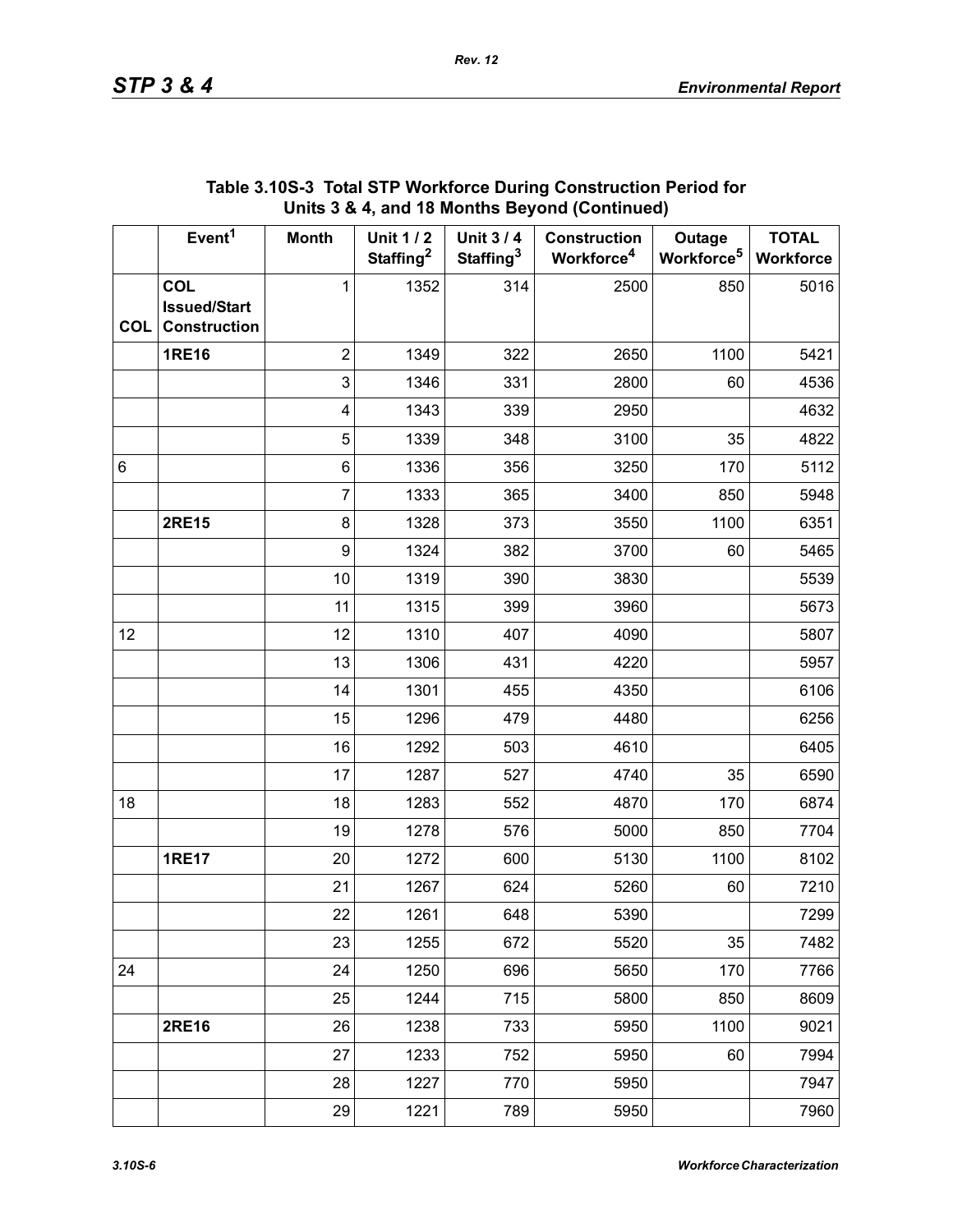|    | Event <sup>1</sup>  | <b>Month</b> | <b>Unit 1/2</b><br>Staffing <sup>2</sup> | <b>Unit 3/4</b><br>Staffing <sup>3</sup> | <b>Construction</b><br>Workforce <sup>4</sup> | Outage<br>Workforce <sup>5</sup> | <b>TOTAL</b><br>Workforce |
|----|---------------------|--------------|------------------------------------------|------------------------------------------|-----------------------------------------------|----------------------------------|---------------------------|
| 30 |                     | 30           | 1216                                     | 807                                      | 5950                                          |                                  | 7973                      |
|    |                     | 31           | 1210                                     | 826                                      | 5950                                          |                                  | 7986                      |
|    |                     | 32           | 1204                                     | 844                                      | 5950                                          |                                  | 7998                      |
|    |                     | 33           | 1199                                     | 863                                      | 5950                                          |                                  | 8011                      |
|    |                     | 34           | 1193                                     | 881                                      | 5950                                          |                                  | 8024                      |
|    |                     | 35           | 1187                                     | 900                                      | 5950                                          | 35                               | 8072                      |
| 36 |                     | 36           | 1181                                     | 918                                      | 5850                                          | 170                              | 8119                      |
|    |                     | 37           | 1176                                     | 921                                      | 5750                                          | 850                              | 8697                      |
|    | <b>1RE18</b>        | 38           | 1170                                     | 925                                      | 5650                                          | 1100                             | 8845                      |
|    |                     | 39           | 1164                                     | 928                                      | 5450                                          | 60                               | 7602                      |
|    |                     | 40           | 1158                                     | 932                                      | 5250                                          |                                  | 7340                      |
|    |                     | 41           | 1153                                     | 935                                      | 5050                                          | 35                               | 7173                      |
| 42 |                     | 42           | 1147                                     | 939                                      | 4850                                          | 170                              | 7105                      |
|    |                     | 43           | 1141                                     | 942                                      | 4650                                          | 850                              | 7583                      |
|    | <b>2RE17</b>        | 44           | 1135                                     | 945                                      | 4450                                          | 1100                             | 7630                      |
|    | <b>U3 Fuel Load</b> | 45           | 1128                                     | 949                                      | 4250                                          | 60                               | 6387                      |
|    |                     | 46           | 1122                                     | 952                                      | 4050                                          |                                  | 6124                      |
|    |                     | 47           | 1115                                     | 956                                      | 3900                                          |                                  | 5971                      |
| 48 |                     | 48           | 1109                                     | 959                                      | 3800                                          |                                  | 5868                      |
|    |                     | 49           | 1102                                     | 959                                      | 3700                                          |                                  | 5761                      |
|    |                     | 50           | 1096                                     | 959                                      | 3600                                          |                                  | 5655                      |
|    |                     | 51           | 1089                                     | 959                                      | 3500                                          |                                  | 5548                      |
|    |                     | 52           | 1083                                     | 959                                      | 3400                                          |                                  | 5442                      |
|    |                     | 53           | 1076                                     | 959                                      | 3300                                          | 35                               | 5370                      |

#### **Table 3.10S-3 Total STP Workforce During Construction Period for Units 3 & 4, and 18 Months Beyond (Continued)**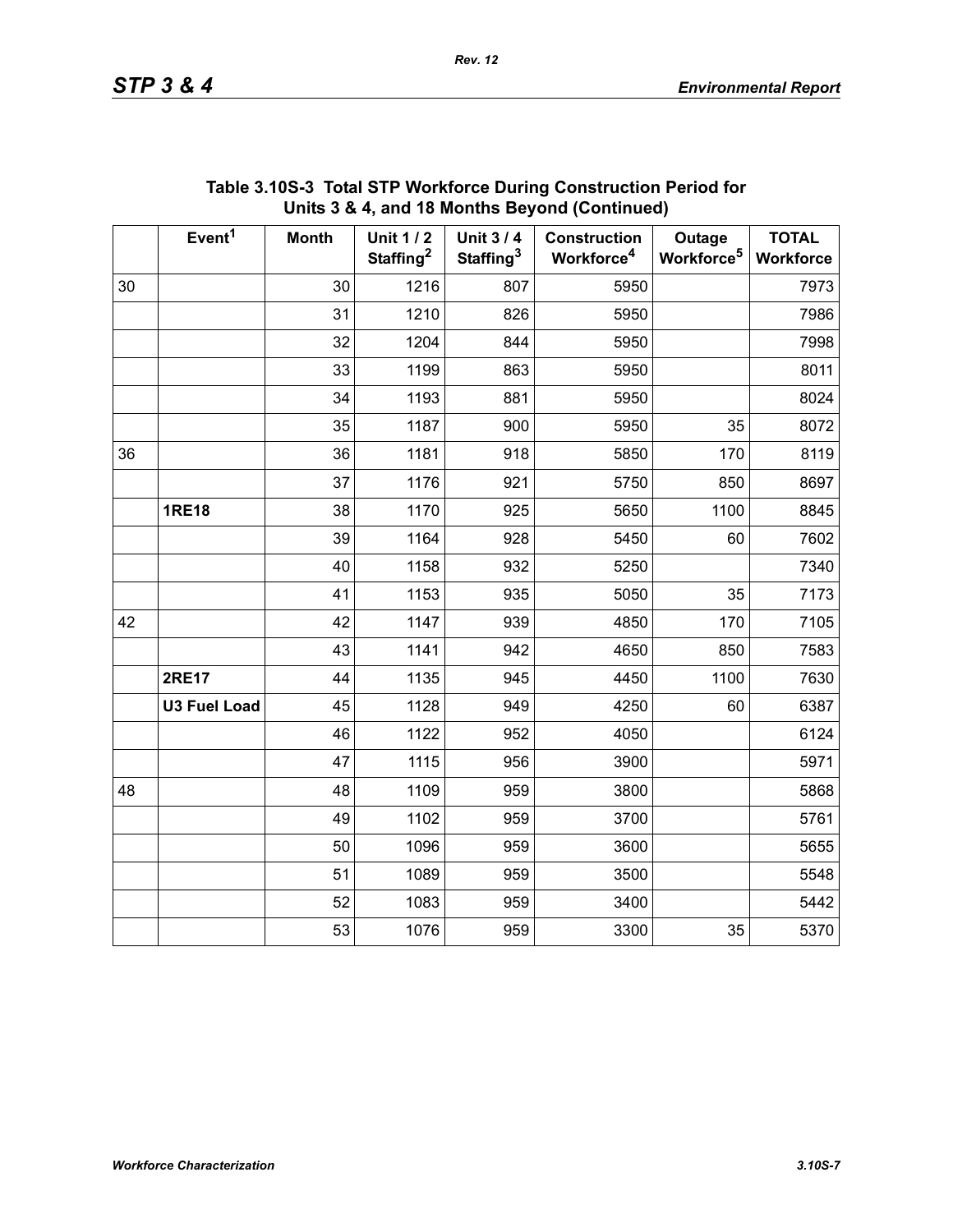|    | Event <sup>1</sup>  | <b>Month</b> | <b>Unit 1/2</b><br>Staffing <sup>2</sup> | <b>Unit 3/4</b><br>Staffing <sup>3</sup> | <b>Construction</b><br>Workforce <sup>4</sup> | Outage<br>Workforce <sup>5</sup> | <b>TOTAL</b><br>Workforce |
|----|---------------------|--------------|------------------------------------------|------------------------------------------|-----------------------------------------------|----------------------------------|---------------------------|
| 54 | CO <sub>U3</sub>    | 54           | 1070                                     | 959                                      | 3200                                          | 170                              | 5399                      |
|    |                     | 55           | 1063                                     | 959                                      | 3000                                          | 850                              | 5872                      |
|    | <b>1RE19</b>        | 56           | 1063                                     | 959                                      | 2800                                          | 1100                             | 5922                      |
|    |                     | 57           | 1063                                     | 959                                      | 2600                                          | 60                               | 4682                      |
|    | <b>U4 Fuel Load</b> | 58           | 1063                                     | 959                                      | 2400                                          |                                  | 4422                      |
|    |                     | 59           | 1063                                     | 959                                      | 2200                                          | 35                               | 4257                      |
| 60 |                     | 60           | 1063                                     | 959                                      | 2000                                          | 170                              | 4192                      |
|    |                     | 61           | 1062                                     | 959                                      | 1800                                          | 850                              | 4671                      |
|    | <b>2RE18</b>        | 62           | 1062                                     | 959                                      | 1600                                          | 1100                             | 4721                      |
|    |                     | 63           | 1062                                     | 959                                      | 1400                                          | 60                               | 3481                      |
|    |                     | 64           | 1062                                     | 959                                      | 1200                                          |                                  | 3221                      |
|    |                     | 65           | 1062                                     | 959                                      | 1100                                          |                                  | 3121                      |
| 66 | <b>U4 CO</b>        | 66           | 1062                                     | 959                                      | 525                                           |                                  | 2546                      |
|    |                     | 67           | 1062                                     | 959                                      | 0                                             |                                  | 2021                      |
|    |                     | 68           | 1062                                     | 959                                      | 0                                             |                                  | 2021                      |
|    |                     | 69           | 1062                                     | 959                                      | 0                                             | 35                               | 2056                      |
|    |                     | 70           | 1062                                     | 959                                      | 0                                             | 170                              | 2191                      |
|    |                     | 71           | 1062                                     | 959                                      | 0                                             | 885                              | 2906                      |
| 72 | 3REO1               | 72           | 1062                                     | 959                                      | 0                                             | 1270                             | 3291                      |
|    |                     | 73           | 1062                                     | 959                                      | 0                                             | 910                              | 2931                      |
|    | <b>1RE20</b>        | 74           | 1062                                     | 959                                      | 0                                             | 1100                             | 3121                      |
|    |                     | 75           | 1062                                     | 959                                      | 0                                             | 60                               | 2081                      |
|    |                     | 76           | 1062                                     | 959                                      | $\mathbf 0$                                   |                                  | 2021                      |
|    |                     | 77           | 1062                                     | 959                                      | 0                                             | 35                               | 2056                      |
| 78 |                     | 78           | 1062                                     | 959                                      | $\mathsf{O}\xspace$                           | 170                              | 2191                      |
|    |                     | 79           | 1062                                     | 959                                      | $\mathbf 0$                                   | 850                              | 2871                      |
|    | <b>2RE19</b>        | 80           | 1062                                     | 959                                      | $\pmb{0}$                                     | 1135                             | 3156                      |
|    |                     | 81           | 1062                                     | 959                                      | $\mathbf 0$                                   | 230                              | 2251                      |
|    |                     | 82           | 1062                                     | 959                                      | 0                                             | 850                              | 2871                      |

#### **Table 3.10S-3 Total STP Workforce During Construction Period for Units 3 & 4, and 18 Months Beyond (Continued)**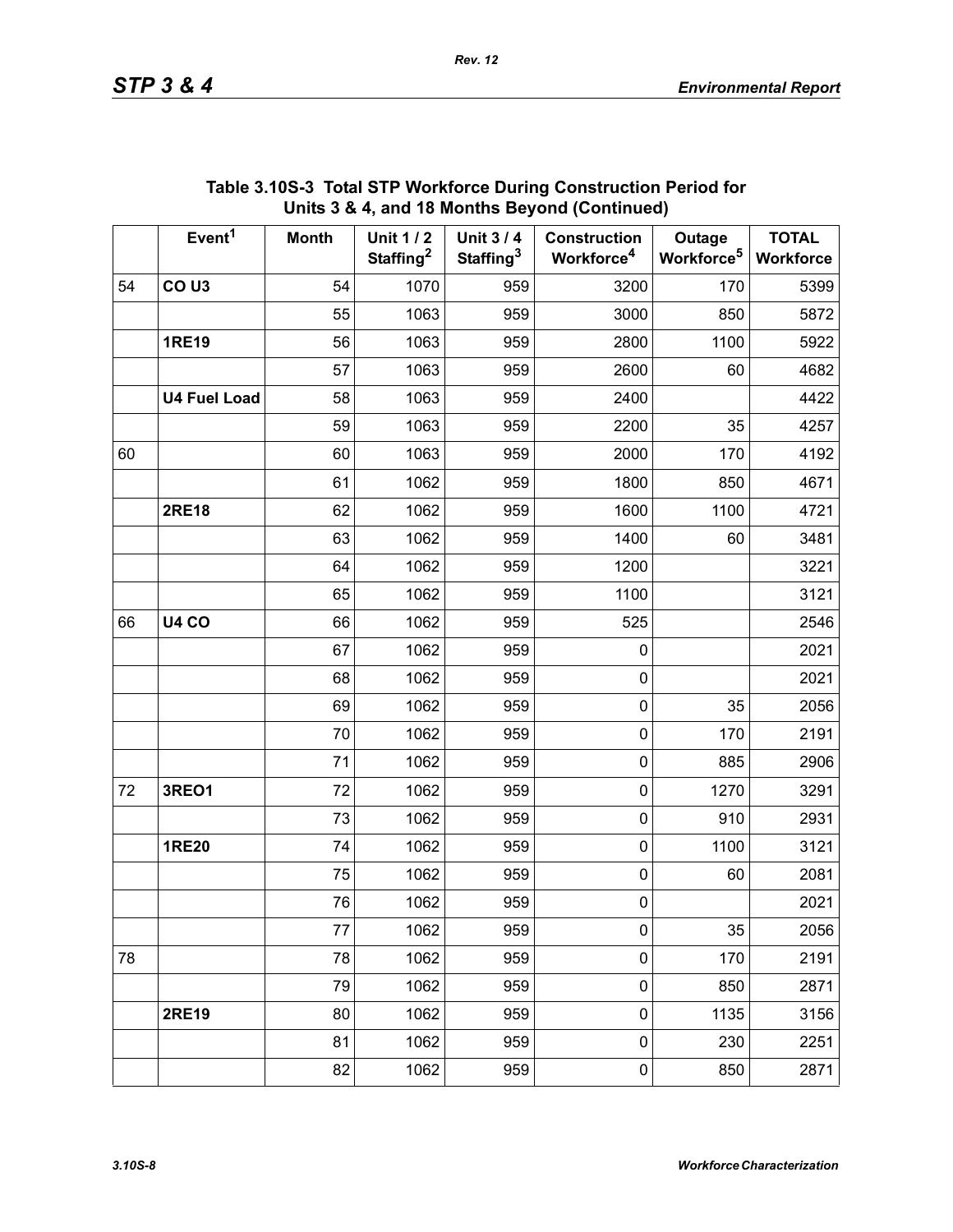| Units 3 & 4, and 18 Months Beyond (Continued) |                                                                                                                                                                                                                                                     |    |      |     |  |      |      |  |  |
|-----------------------------------------------|-----------------------------------------------------------------------------------------------------------------------------------------------------------------------------------------------------------------------------------------------------|----|------|-----|--|------|------|--|--|
|                                               | Event <sup>1</sup><br><b>TOTAL</b><br><b>Unit 1/2</b><br><b>Unit 3/4</b><br><b>Month</b><br><b>Construction</b><br>Outage<br>Workforce <sup>5</sup><br>Staffing <sup>2</sup><br>Staffing <sup>3</sup><br>Workforce <sup>4</sup><br><b>Workforce</b> |    |      |     |  |      |      |  |  |
|                                               | 4REO1                                                                                                                                                                                                                                               | 83 | 1062 | 959 |  | 1100 | 3121 |  |  |
| 84                                            |                                                                                                                                                                                                                                                     | 84 | 1062 | 959 |  | 60   | 2081 |  |  |
|                                               |                                                                                                                                                                                                                                                     | 85 | 1062 | 959 |  |      | 2021 |  |  |

# **Table 3.10S-3 Total STP Workforce During Construction Period for**

 $1$  Events at indicated months are from Table 3.3.10S-2, Environmental Report, Rev 01, 15 Jan 2008 and South Texas Project Long Range Outage Plan, Rev 4b, 10/15/07. Outages numbering convention: for example, for 1RE15 ,

1 = Unit 1 (or 2, 3 or 4); RE = refueling; 15 = this is the  $15<sup>th</sup>$  refueling for Unit 1.

2 Units 1/2 estimates are from STP Staffing Plan, June 2007

3 Units 3/4 estimates are from Owner's Estimate, 10/25/07

4 Construction Workforce estimates are from Table 3.3.10S-2, Environmental Report, Rev 01, 15 Jan 2008

5 Outage Supplemental Workforce estimates are based on South Texas Project 1RE14 Outage Report, 2008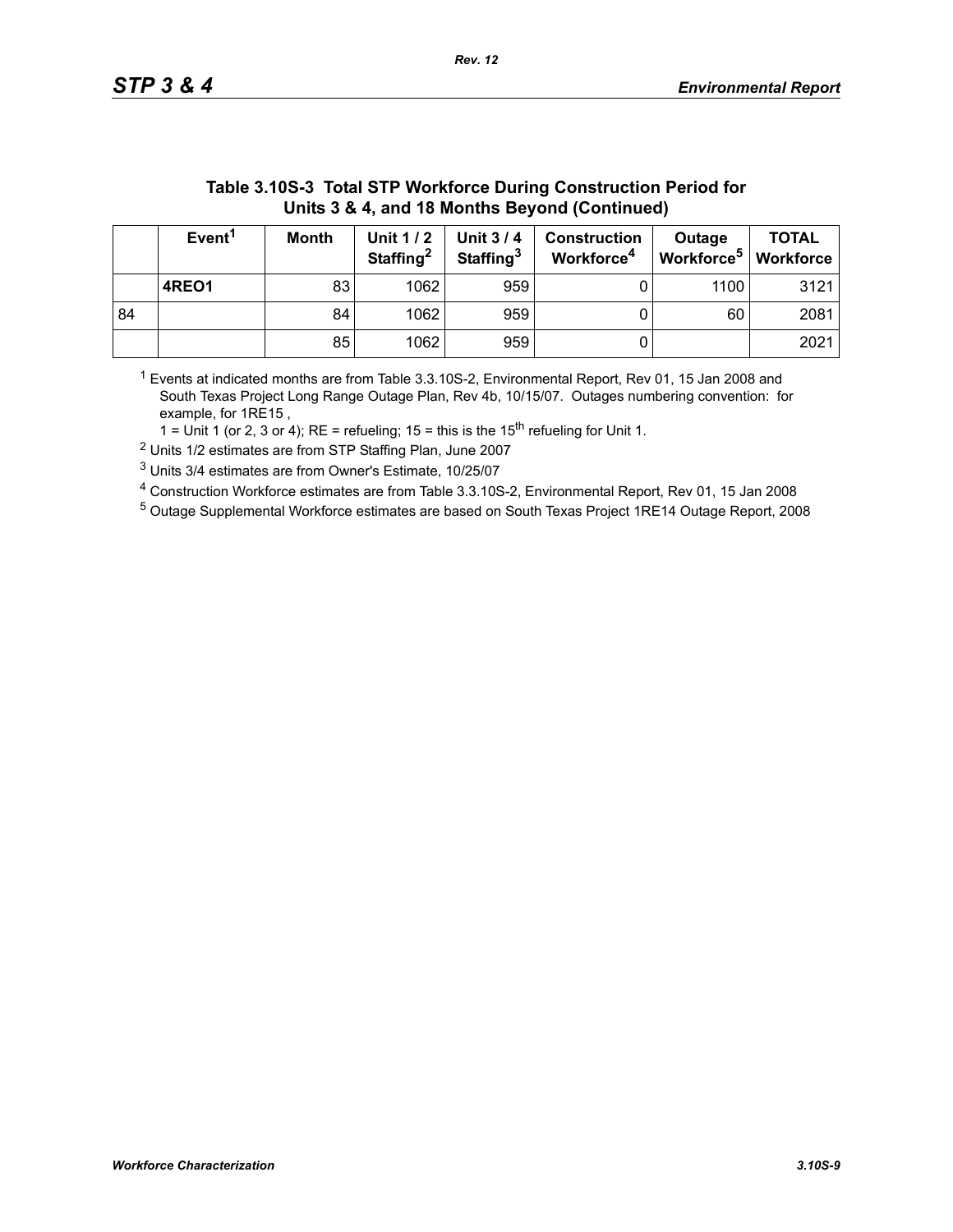

*Figure 3.10S-1 Projected Construction Workforce by Month for Two ABWR Units*<br>*Environmental Report*<br>Benefits and the structure of the structure of the structure of the structure of the structure of the structure<br>of the st

*Rev. 12*

*STP 3 & 4*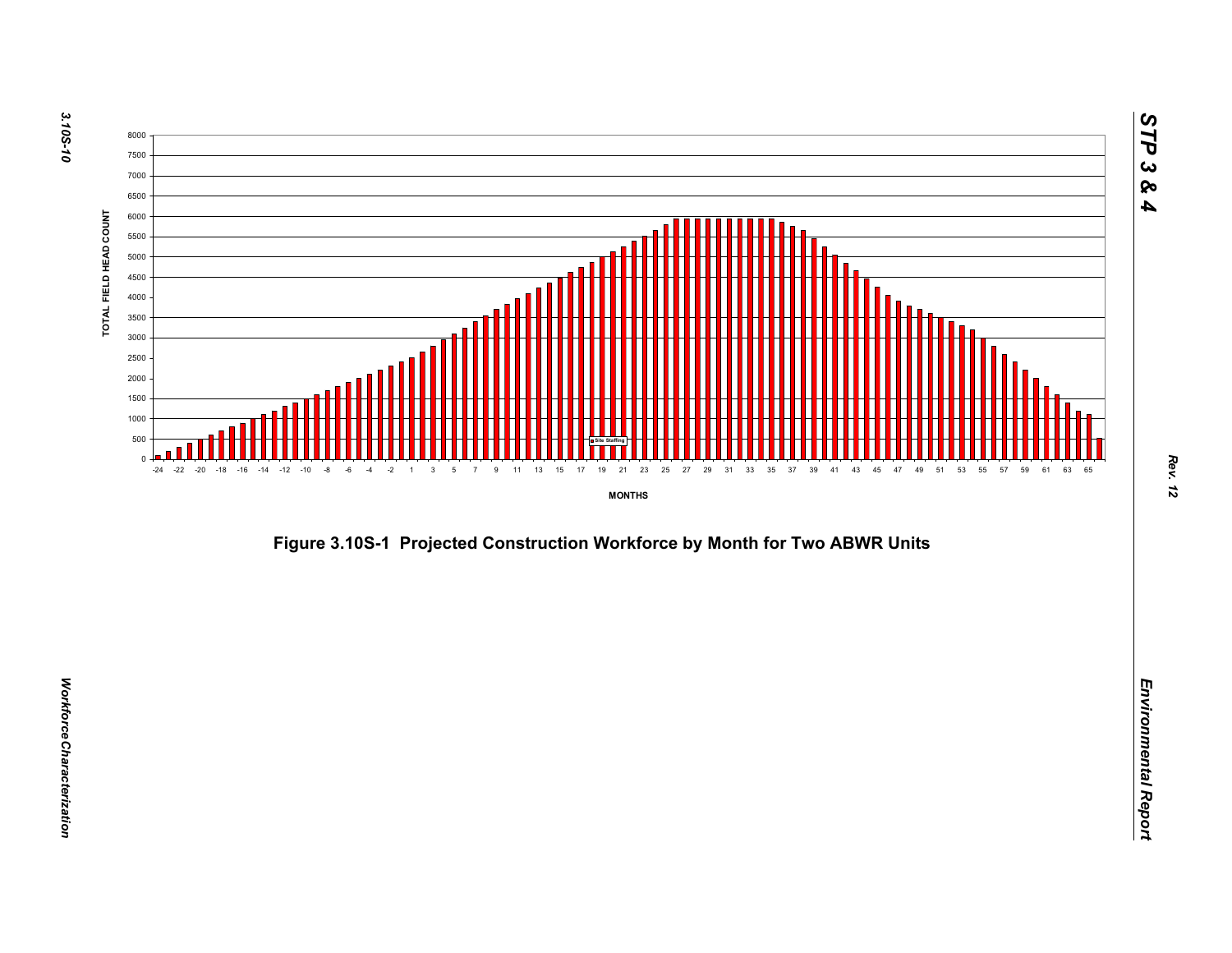

*Figure 3.10S-2 Projected Operations Workforce by Month for Two ABWR Units*<br>*Environmental Report*<br>Projected Operations Workforce by Month for Two ABWR Units<br>Projected Operations Workforce by Month for Two ABWR Units<br>Proje

*STP 3 & 4*